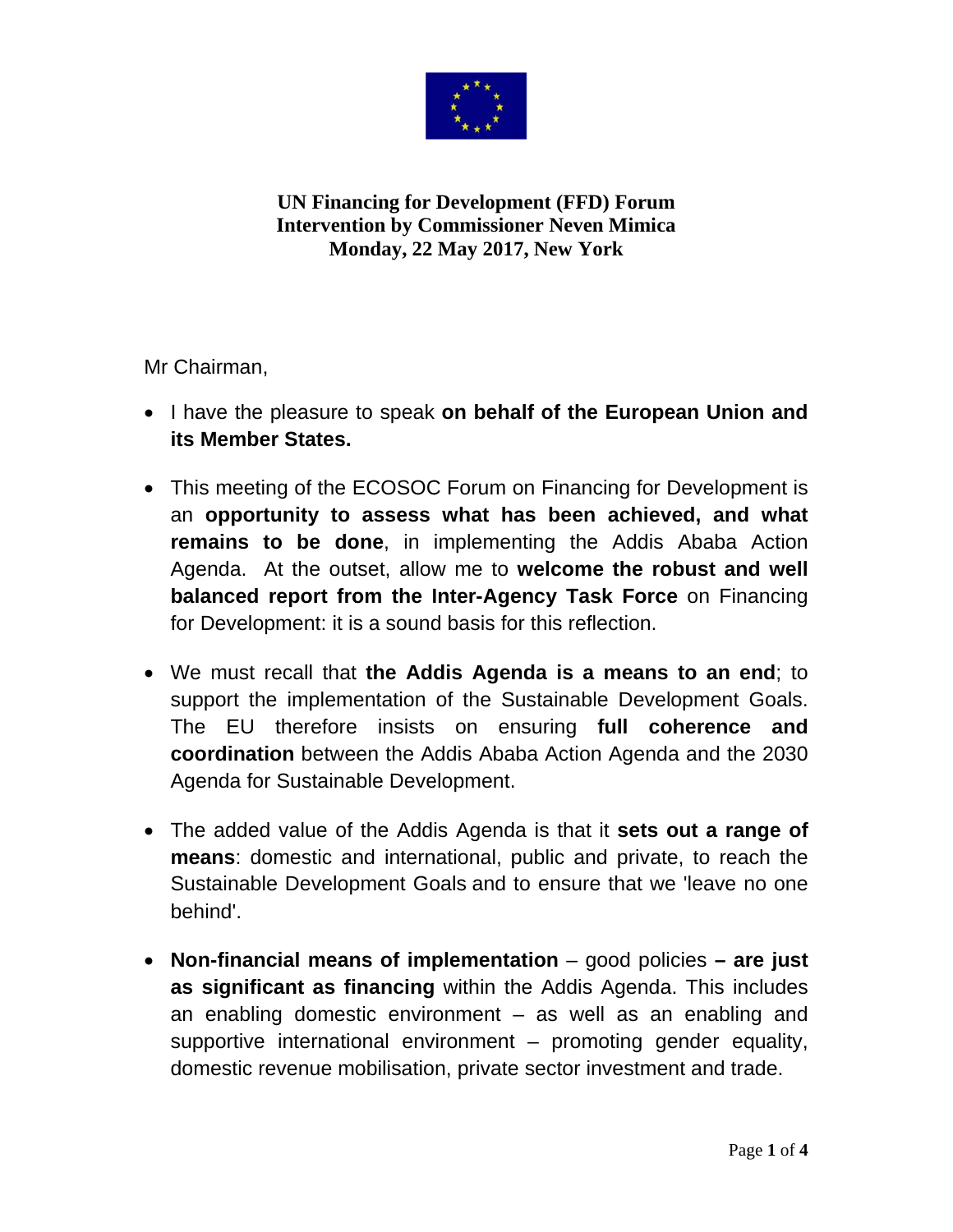- **All actors will need to play their part**. The challenges facing us, and the solutions needed, will require **a coherent and holistic response.**
- In this regard, I would like to **underline the importance** the EU attaches to **international conventions and agreements**, **including the Paris Agreement on climate change**. We cannot speak of sustainable development unless we fulfil these agreements and move towards a low carbon economy.
- And we must continue to promote a **multilateral rules-based open trade system** that is **fair and equitable**.

Mr Chairman,

- The European Union is **fully committed** to playing its part.
- Last autumn, we brought forward proposals for **a new European Consensus on Development** – which we expect to be signed at the highest political level in June – setting out an ambitious collective vision for the European Union and all of our Member States. Its purpose is to align European development policy with the 2030 Agenda and the Addis Agenda – putting them at the heart of our approach to development.
- The new Consensus will frame the EU and Member States action to deliver on our Addis commitments. **We have already achieved a lot:**
- The EU and its Member States remain **the largest provider of Official Development Assistance** in the world. In 2016 collective EU development assistance increased for the fourth consecutive year reaching EUR 75.5 billion. This is our highest ever level, and an increase of 11%, representing **close to 60% of total global ODA efforts.**
- We will continue to strive in this direction. International Public Finance – including Official Development Assistance – will remain important, particularly for the Least Developed Countries. But, to achieve greater impact, we will need to **use public resources in a smarter way** – including as a catalyst to mobilise more funding from other public and private sources.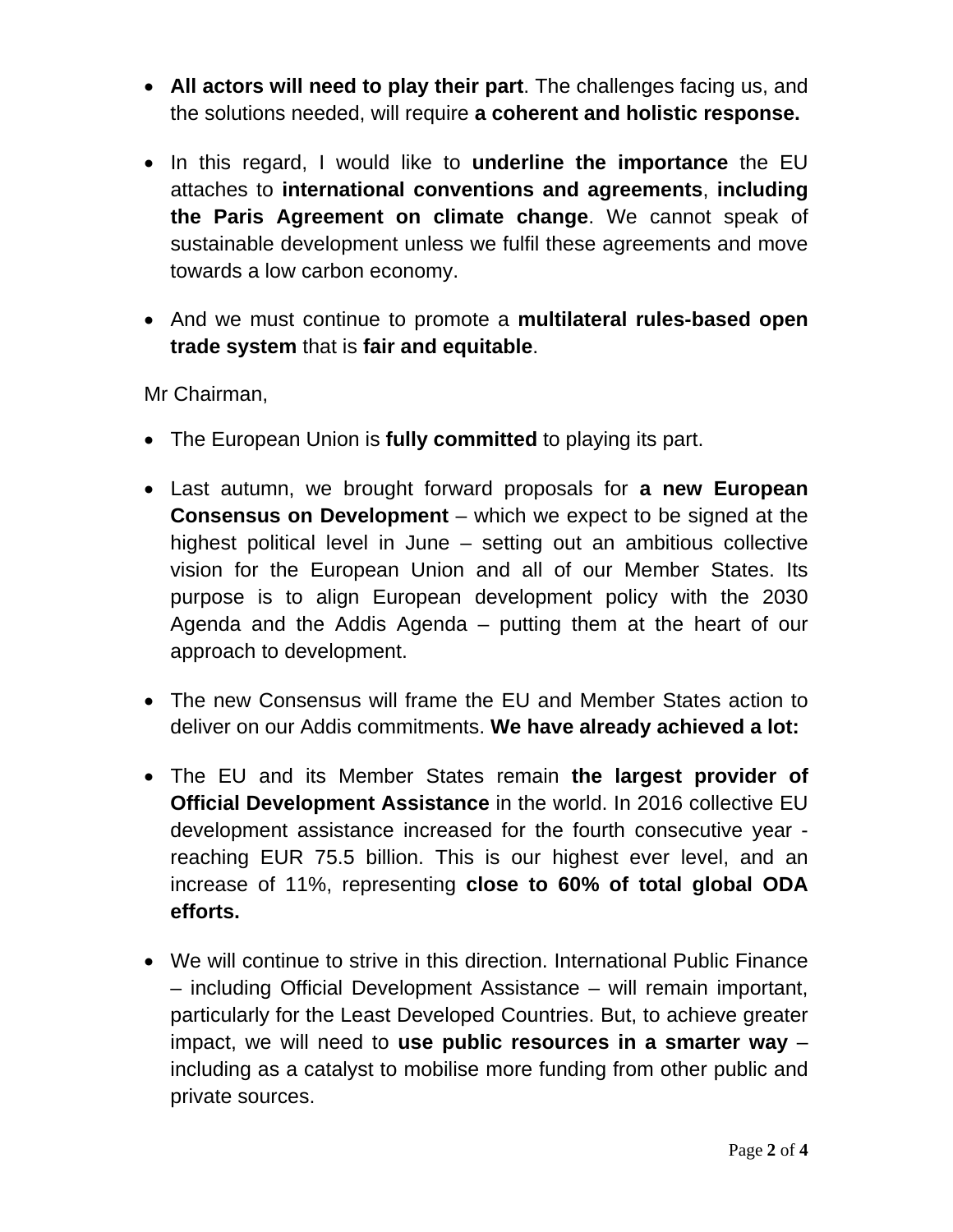- Proposals presented last September for a new **EU External Investment Plan** will do just that; with just over EUR 4 billion from the EU budget we hope to generate at least EUR 44 billion, and possibly as much as EUR 88 billion of additional investment in higher risk sectors in developing countries.
- The Plan includes a new **European Fund for Sustainable Development,** provisions for **technical support** and a focus on **improving the investment climate** through EU policy dialogue and cooperation. Our aim is for the plan to become operational this autumn.
- We are also actively supporting **domestic resource mobilisation** through our *'Collect More – Spend Better'* approach. As a founding Member of the Addis Tax Initiative, we have committed to collectively double our assistance in the areas of domestic revenue mobilisation and tax cooperation by 2020, and programmes are being identified at global, regional and national level.
- At global level**, new operations** have been put in place in **2016 to the amount of EUR 12 million**, and **further commitments of EUR 17 million are envisaged in 2017**. These are mostly implemented through the 'Platform for the Collaboration on Tax' for the direct benefit of developing countries.
- We are determined to **make our development cooperation more effective,** and to assist others in their efforts, in accordance with the outcomes of the Global Partnership on Effective Development Cooperation, and the Nairobi High-Level Conference on South-South Cooperation.
- At the High Level meeting of the Global Partnership last year, the EU and its Member States undertook to **take concrete action in support of each of the development effectiveness principles**, including by to improving transparency, accelerating efforts to untie aid and stepping-up the Joint Programming of EU and Member States' development assistance.

Mr Chairman,

• The Sustainable Development Goals – supported by the Addis Ababa Action Agenda – provide us with an ambitious framework to address the challenges of our generation and achieve long-term sustainable